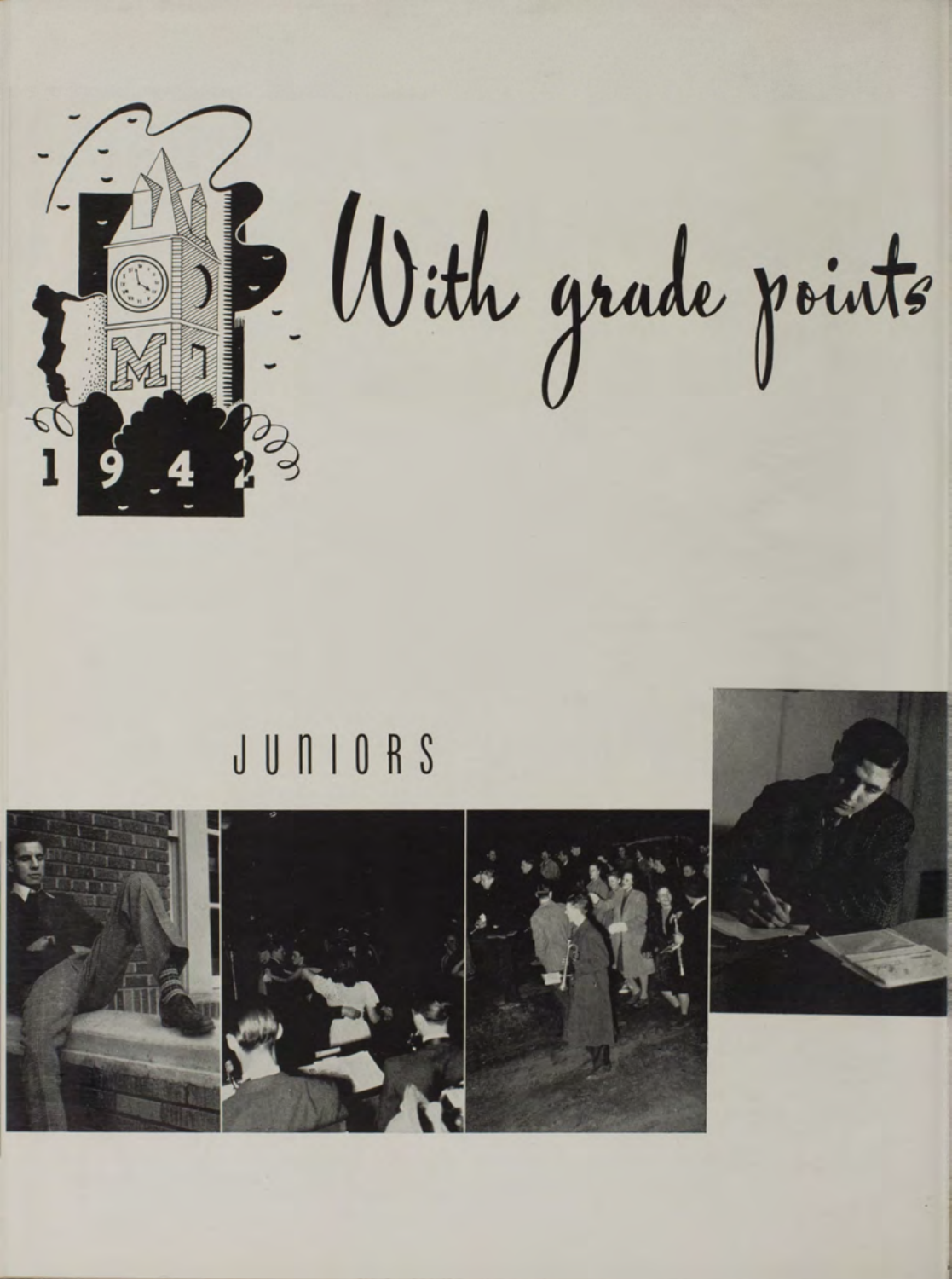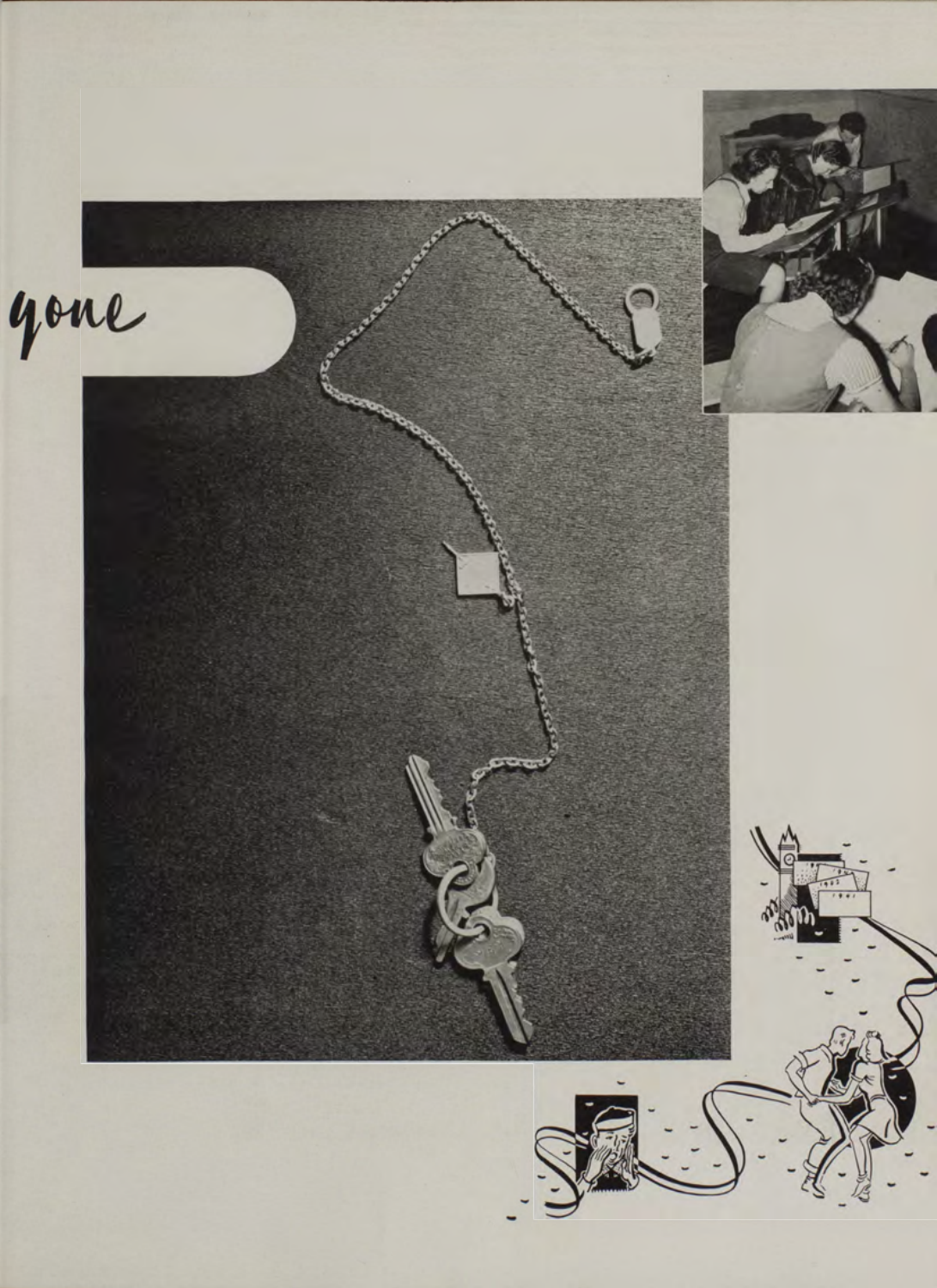HELEN JOHNSON tre a surer

> BETTY ALFF **s e c re ta ry**

TED JAMES

"DEEDIE" TALCOTT

NONCHALANT JUNIORS, past the rigors of the first two years of college complacently await becoming seniors so they can loaf and not have their conscience bother them. Thirdyearites do practically nothing save go to school intermittently, sponsor Junior Prom and bemoan loss of grade points. As usual, some are politically inclined. This year it was Deedie Talcott who makes a pretty president, Ted James, vice president, Betty Alff, secretary and Helen Johnson, treasurer. At the bottom of the page, Ray Ryan, Warren Vaughan and Jim Haviland look pleasantly bored, while in the other corner, Phillis Berg, activity personified, squints for the speed graphic.

## now we're

RAY RYAN, WARREN VAUGHAN, JIM HAVILAND PHYLLIS BERG